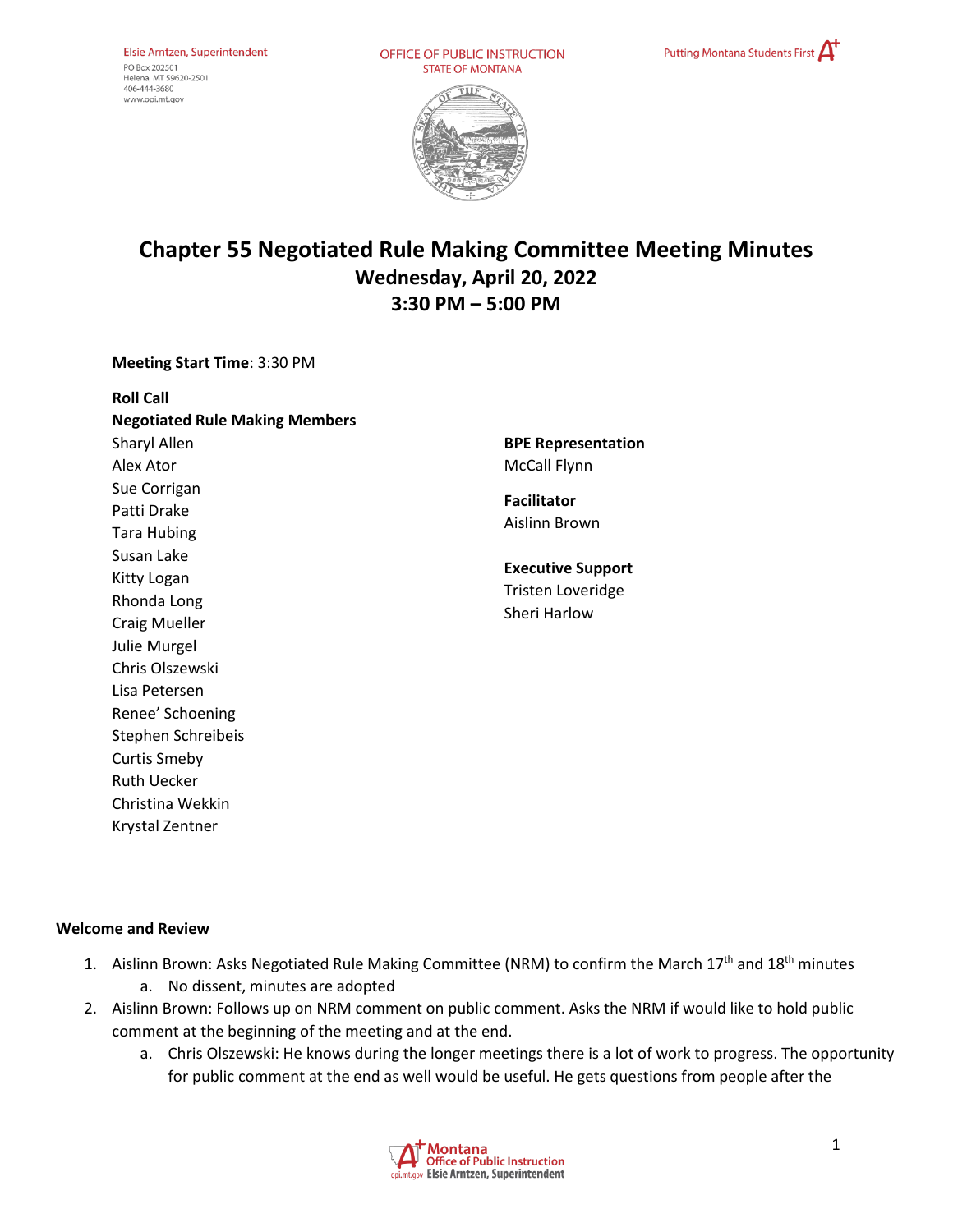meetings. It is nice to hear the overall reaction on the work from the public. Proposal to add public comment at the end of the longer in person meeting.

- b. No dissent, proposal passes.
- 3. Aislinn Brown: Follows up on NRM comment on tabled definitions. Wants to know if the NRM has further comments on ensuring one person does not do all of the work.
	- a. Alex Ator: His intent is to make sure the work does not land on one person. It would not be fair on that person but also not what a large group should do.
	- b. Aislinn Brown: Proposes the meeting continue today, and then will get a feel for what is needed at the end.
- 4. Aislinn Brown: Reviews:
	- a. Definition of consensus
	- b. NRM ground rules

## **Public Comment**

- 1. Dennis Parman, Executive Director, Montana Rural Education Association:
	- a. Appreciates the conversation of additional public comment periods at the longer meetings. Would like to speak about the Ch55 School Quality Task Force. The group is scheduled to meet for the last time tomorrow and are nowhere near the completion of their work. He has done a comparison of the scheduled times our committee and task force compared to when he went through the process. There are glaring differences. We are scheduled to meet 11.5 hrs. more than they were. This is essentially a two-day face to face session. The Task force was scheduled to meet 20 hrs. via zoom. Spoke to several of the TF members after their meeting last week and did not hear that they could be done at the meeting tomorrow. It is his observation that it is not a matter of working harder, faster, or smarter but simply that enough time has not been scheduled. Wants the NRM to have that and do with it as you will.

## **Discussion of Definitions**

- 1. Graduation Rate
	- a. Ruth Uecker: Proposes an additional definition is included for completion rate. Proposes language along the lines: Graduation completed any time after the four-year cohort group. Is open to additional suggestions for language.
		- i. McCall Flynn: How would this be used in rule?
		- ii. Ruth Uecker: There is a big difference between completion and graduation rate. She hopes there will be a time for the group to discuss using a completion rate instead of a graduation rate. For some of our learners it might take more than four years to complete the high school coursework. If it takes more than four years, it is till a success.
		- iii. Sharyl Allen: Loves the idea we're talking about students that cross the finish line not when they cross. Concurs with the idea to look at completion rates instead.
		- iv. Julie Murgel: Agrees. Also thinks using the word completion rate is critical. The words graduation rate is too technical in how it is defined federally and measured. Completion rate is defining what we are trying to measure, that students are completing the program.
	- b. Aislinn Brown: Asks the NRM if they looking to use completion rate instead of graduation rate?
		- i. Julie Murgel: Would probably need to keep both. Currently in rule and accreditation, graduation rate is part of the student performance standard that makes up the overall rating. The number is pulled from a four-year adjusted graduation rate. If we transitioned to a completion rate instead, there would not be a need for that.
	- c. Alex Ator: He is picturing a Venn Diagram with graduation rate, completion rate, and GED/other? Wants to make sure he is on the same page.

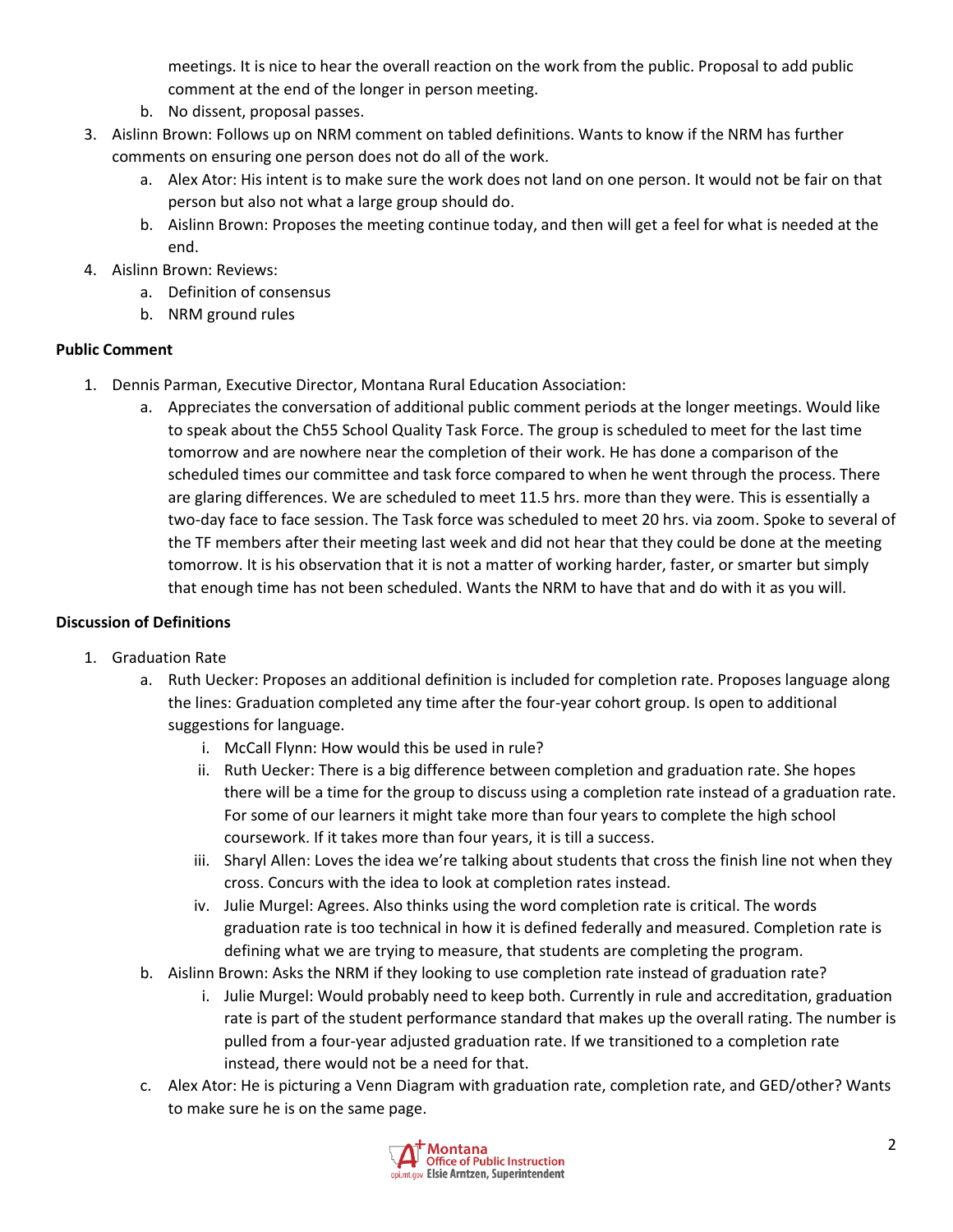- i. Sharyl Allen: If we move to a completion rate, we will not need a graduation rate because the graduation rate encompasses in the completion rate. Some students need more time to get to the outcome of completion.
- ii. Ruth Uecker: Concurs with Sharyl.
- d. McCall Flynn: Would want to be thoughtful about removing the term graduation. We do have graduation requirements, and the term graduation is used throughout rule. Suggests keeping both of them for now then as we work through the rule, determine what would work best.
- e. Renee Schoening: If we're talking about completion that includes pathways like GED/other that is not related to the school, does that count? It would need to be clarified that it is completion from the High School. Schools would not have influence over an autonomous decision to complete another pathway.
- f. Ruth Uecker: Graduation Rate and Completion Rate are two ways of measuring when a child completes High School education. There are multiple ways to complete high school, but completion means you have more than 4 years to complete your coursework, but still receive a diploma.
	- i. Julie Murgel: Concurs with Ruth. Graduation means something different than graduation rate, because it is a measurement.
- g. Aislinn Brown: Completion rate language is tabled
	- i. Julie proposed language Describes the proportion of the number of students who start a high school program to successfully complete a high school program.
- 2. Independent elementary school district
	- a. No dissent, adopted by committee
- 3. Indian Education for All
	- a. Julie Murgel: Looks like language in (b) needs to have shall instead of must
	- b. Chris Olszewski: Asks if the group should consider may instead of shall.
		- i. Aislinn Brown: There was some discussion around this. This came from advice from OPI legal counsel that shall generally means must but it can mean may.
		- ii. Julie Murgel: Concurs with Aislinn. There was counsel to not use may.
		- iii. Chris Olszewski: Understands and remembers that conversation.
	- c. No dissent, adopted by committee with changes
- 4. Instructional paraprofessional
	- a. No dissent, adopted by committee
- 5. Intensive assistance
	- a. McCall Flynn: Asks Julie Murgel if there would be a problem with this rule if changes in Ch57 is passed?
		- i. Julie Murgel: No, if the district is emergency authorized, they would be endorsed to teach.
		- ii. Sharyl Allen: This is a good question. What if direct supervision means in the same classroom or if they're in a different location.
	- b. No dissent, adopted by committee
- 6. Internship
	- a. No dissent, adopted by committee
- 7. Learning progression
	- a. No dissent, adopted by committee
- 8. K-12 district
	- a. No dissent, adopted by committee
- 9. Learning progression
	- a. No dissent, adopted by committee
- 10. Licensure
	- a. Sharyl Allen: Proposes language ends after "Montana". We're not talking about how to get to licensing, we're defining what licensure is.

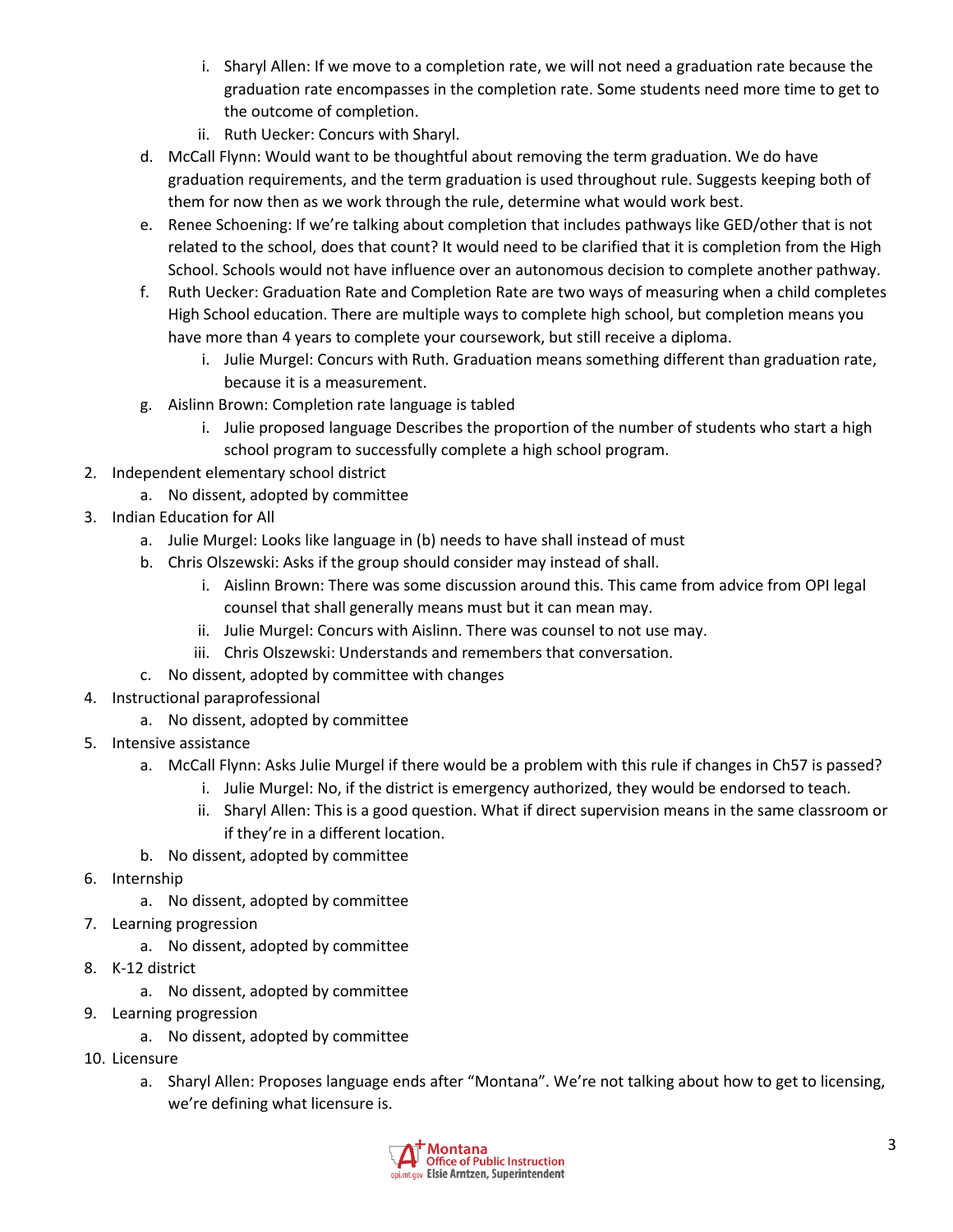- b. Julie Murgel: The last sentence, is important because it is often confusing that individuals are getting licenses with endorsements on top of it. She thinks that sentence is important.
- c. Renee: would be more comfortable leaving in the "approved educator preparation program" language. She thinks it should be an approved EPP and it should be part of the definition.
	- i. Sharyl: There are elements of Ch57 that the BPE may pass in May that won't align to that. There are paths to licensing that are not always through an approved EPP.
	- ii. Renee: Can we table this until the other portion is discussed in Ch57 and ensure they align?
	- iii. Kitty Logan: Agrees that it should be kept because there are programs out there that do not mean quality like we have in place now in MT. In favor of keeping the language.
	- iv. Alex Ator: Ch57 is the chapter specifically in licensure? Proposes to adjust language to point the definition to ch57 by using something like "as defined in Ch57"
- d. Sue Corrigan: Was part of the ch57 task force and talked at length about alternative paths to teacher certification. Is in favor of Alex's suggestion. Does not think it needs to be specific here because it is addressed in 57.
- e. Alex Ator: Proposal: "as issued by the state of Montana and defined in ch57"
- f. Julie: It is important to understand we are talking about an approved educator program. All accredited programs are approved but not all approved programs are accredited. You can't get a license unless it is approved. Every time we issue a license in MT we check that they come from an approved program. Voices support of Alex's suggestion.
- g. Chris Olszewski: Thinks it is important to support what university systems are doing. Proposes to table this rule for now and discuss further.
	- i. No dissent, rule is tabled.

## 11. Literacy

- a. Renee Schoening: Should expand the definition to include what it means in a broader context. We talk about literacy in cultural literacy, media literacy, and emotional literacy. This definition only discusses language. Proposes language: "Constructing and validating knowledge in specific content areas, which includes interpretation and meaning."
- b. Sharyl Allen: Proposes language: "Literacy means the development of skilled readers, critical listeners and accomplished writers and spellers."
	- i. Renee Schoening: This does not quite encompass what she is looking for in broader content areas.
	- ii. Sharyl Allen: The global understanding of literacy has a strong tenant to language development. She appreciates the ideas to expand the ideas of literacy but does thing there are some things we need to keep the core foundation on.
- c. Julie Murgel: 10.55.904 uses reading literacy and writing literacy. She thinks this is interesting.
- d. Renee Schoening: Agrees with Sharyl that we need to keep it core foundational. We need to do these reviews, so we are staying up to date with the times. The word literacy is used all the time in tech, cultural, media, and emotional literacy.
- e. Aislinn Brown: Any dissent to table for further discussion?
	- i. No dissent, rule is tabled
- 12. Measure
	- a. Sharyl Allen: Wonders if measure means multiple methods?
	- b. Lisa Petersen: Likes the simplicity of the second part of the definition with "means to assess".
		- i. Sharyl Allen: Concurs with Lisa
	- c. Julie Murgel: Would like to clarify what the proposal is?
	- d. Lisa Petersen: Would need to be reworded for clarity. She proposes to take out method of assessing.
		- i. NRM Discussion to clarify language

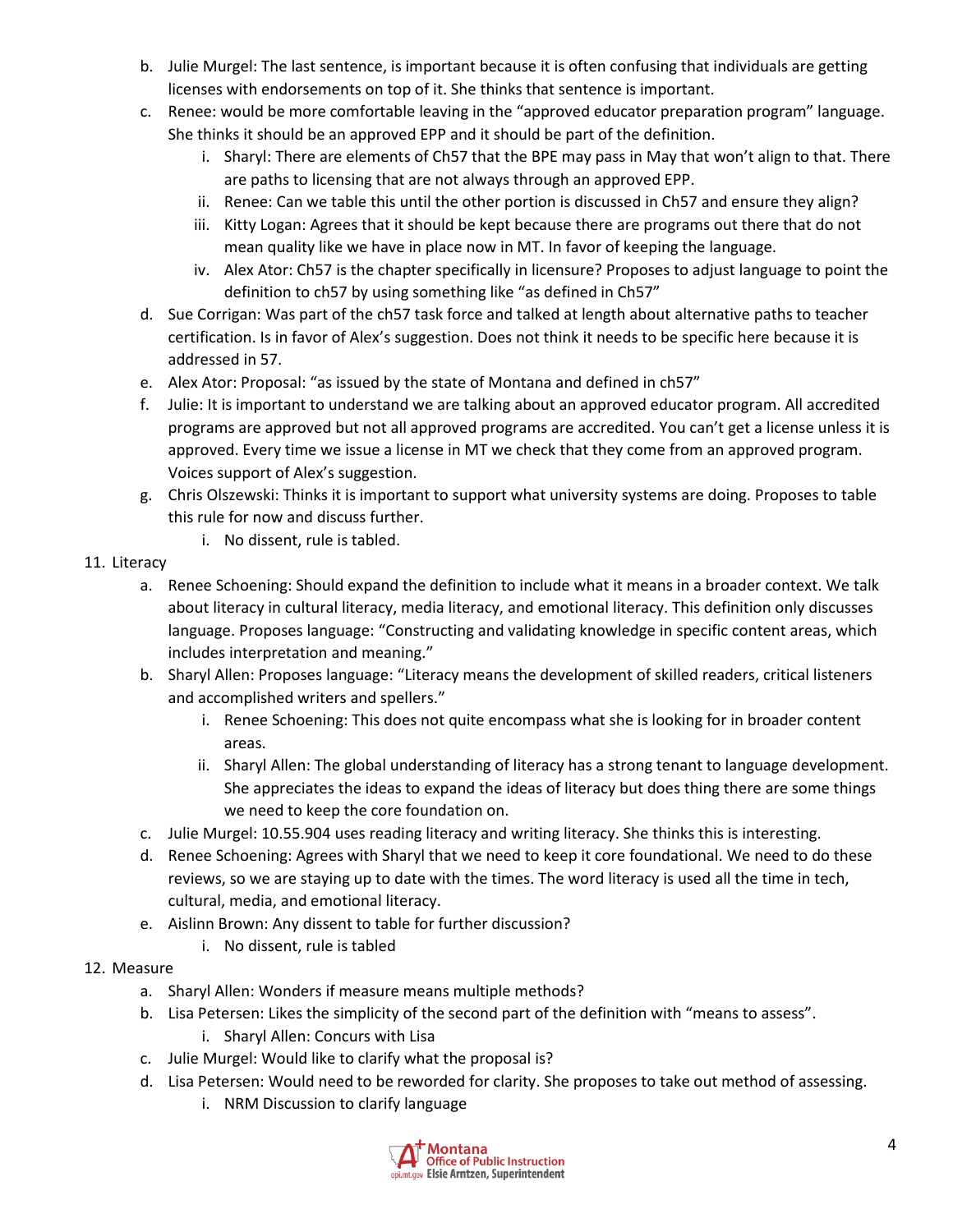- e. No dissent, rule adopted by committee with proposal
- 13. Middle grades
	- a. No dissent, rule adopted by committee
- 14. Minimum aggregate hours
	- a. No dissent, rule adopted by committee
- 15. Minimum requirement
	- a. No dissent, rule adopted by committee
- 16. Misassignment
	- a. No dissent, rule adopted by committee
- 17. Non accredited status
	- a. No dissent, rule adopted by committee
- 18. Non licensed
	- a. No dissent, rule adopted by committee
- 19. Offsite instructional setting
	- a. Sharyl Allen: Would encourage 20-7-118 cross-reference. Proposes to table rule
		- i. No dissent, tabled
- 20. Online learning
	- a. No dissent, rule adopted by committee
- 21. On-site peer evaluation
	- a. Krystal Zentner: Would like to clean up grammar for language "…administrative peers reviews…".
		- i. Sharyl Allen: proposes "an external team of peers".
		- ii. Julie Murgel: Concurs with Krystal. Proposes "an external peers who review"
		- iii. NRM discussion on grammar and language.
	- b. No dissent, rule adopted by committee with proposed changes
- 22. Personalized learning
	- a. Rule tabled for later discussion
- 23. Postsecondary and workforce readiness
	- a. Sharyl Allen: should "have" replaced by "has".
	- b. Curtis Smeby: Proposes adding "knowledge skills and dispositions".
	- c. NRM discussion on language
	- d. No dissent, adopted with proposals
- 24. Postsecondary readiness
	- a. Lisa: Wonders if we should word this like we did (50).
	- b. No dissent, adopted with proposal
- 25. Principal
	- a. No dissent, adopted
- 26. Proficiency based diploma
	- a. McCall: Proposes this be tabled has gone through administrative rule making process. The rule out right now for the proficiency-based diploma. Doesn't want to include anything here till that process is done.
	- b. Ruth Uecker: Proposes this rule is tabled. Thinks there needs to be guidelines to delineate what this will look like.
	- c. Sharyl Allen: Concurs
	- d. No dissent, rule tabled
- 27. Proficiency-based learning
	- a. Sharyl Allen: Agrees with what was said for (53). Until we know what is happening with the proficiencybased diploma, she proposes 54 and 55 are tabled since they are connected.
	- b. No dissent, tabled